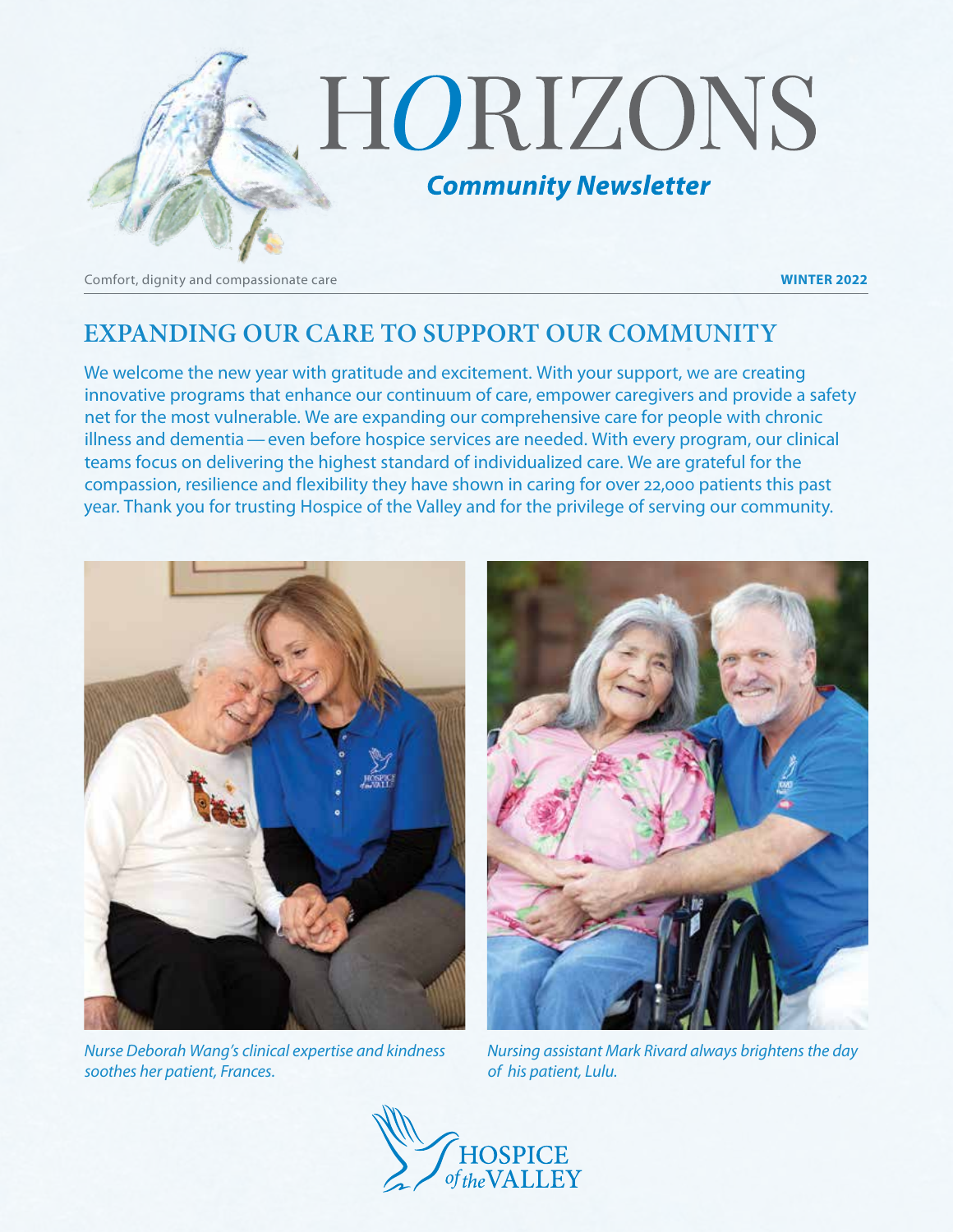# **VISION AND INNOVATION FUEL OUR COMMITMENT TO EXCEPTIONAL CARE**

When we look back at the early days of Hospice of the Valley, we are inspired by our visionary founders, who saw a huge need to provide comfort, dignity and compassionate care to our community.

That vision has guided our nonprofit mission since 1977, and also led us to create programs that care for patients and families well before they need hospice.

Our home-based primary care practice serves high-risk patients with advanced illness who are unable to get to their physician. Our phone and visit support programs provide 24/7 care for those with chronic illnesses. We expanded our in-home Supportive Care for Dementia program, offering it at no charge, thanks to a federal grant that allows us to serve more families living with Alzheimer's disease and other dementias.

Now, we are about to open a Dementia Care and Education Campus—a comprehensive model of care that helps people live life to the fullest and receive beautiful care for all types and stages of dementia. Family caregivers receive personalized support; students are inspired to become leaders in dementia

care; and health professionals learn and share best practices.

Your support enables us to make this dream a reality and lead the way in providing a continuum of care for our community. We couldn't do it without





*Debbie Shumway Rita Meiser*

your confidence in our vision, the dedication of our extraordinary volunteers, the commitment of our remarkable staff, and creative partnerships that enrich the lives of patients and families.

Our hearts are filled with gratitude for the opportunity to make a difference and care for all who come to us.

Depois

**Debbie Shumway** *Executive Director Board President*



*Nurse Brittnie Edwards, with her patient Donald, is part of our Lund Home care team.*



*Social worker Gerri Jakobs and Shirley, a homecare patient, enjoy singing together during their visits.*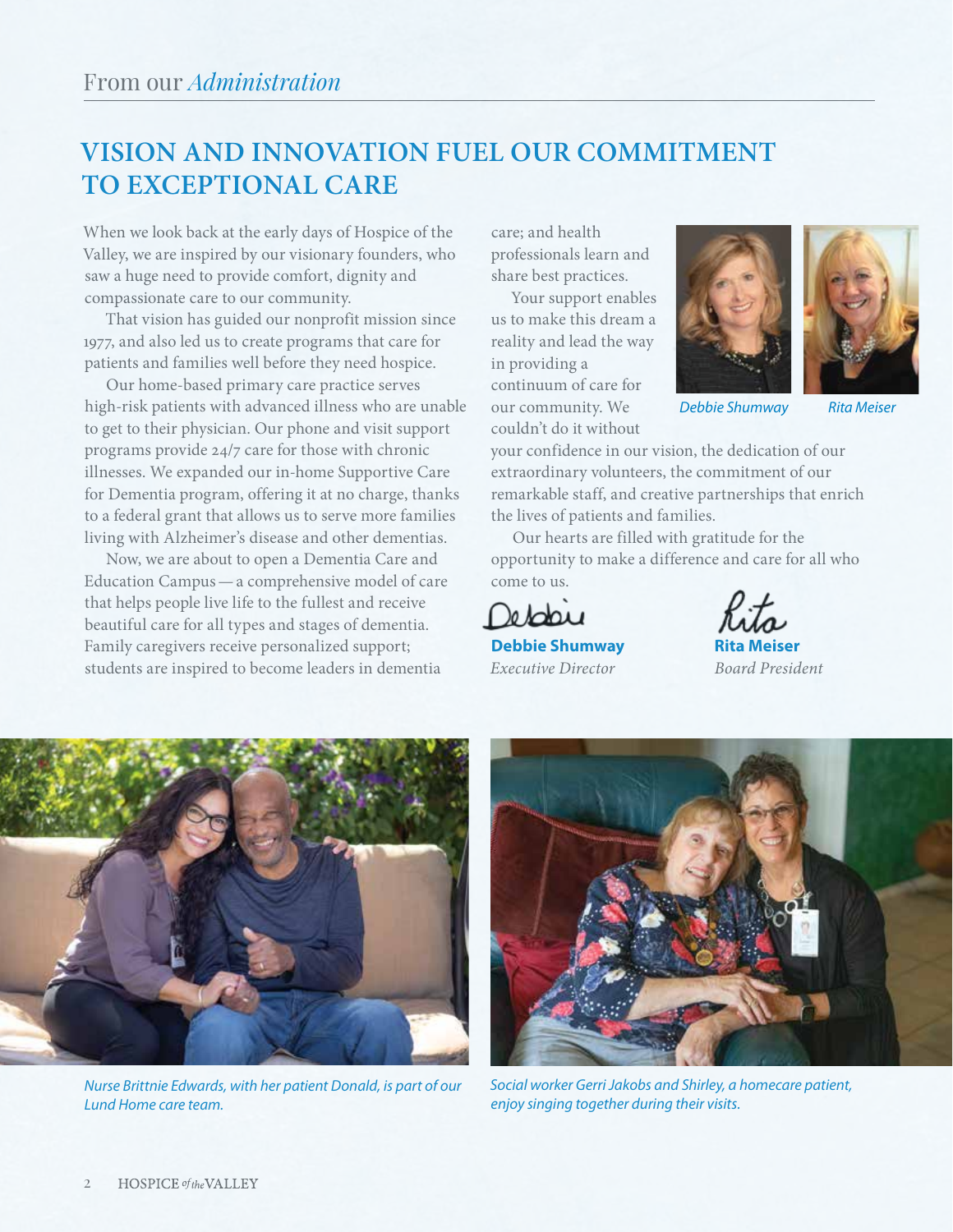# **SUPPORTING PATIENTS WHEN AND WHERE THEY NEED US**

This past year, we have expanded our supportive care programs to help more people living with chronic illness or dementia, and when patients are ready for hospice care, it is our privilege to care for them. Supporting families through the whole continuum of their illness has a profound impact on their quality of life.

#### **Arizona Supportive Care (AZSC)**



*Compassionate care is an essential part of nurse Brenda Sine's home visits with her patient, Liz.*

Managing complex chronic conditions like cancer and heart disease takes both a physical and emotional toll. Seriously ill patients often struggle with daily living and feel alone.

**Arizona Supportive Care** (formerly Arizona Palliative Home Care) works with patients' doctors to customize a plan to relieve pain and symptoms and reduce stress.

Our care teams deliver clinical care in the comfort of patients' homes and provide education and roundthe-clock support. The team connects patients and caregivers to community resources and helps them navigate the healthcare system.

"Our patients, families and community partners who have experienced our supportive care services whether it's home-based personalized care or afterhours nursing visits for an urgent need—continue to tell us how invaluable this kind of support is," says Dr. Michael Debo, a team medical director.

#### *What AZSC patients are saying:*

*"This program has made my life much easier and safer, as I live alone and have a number of health issues. The staff are extremely prompt and always have a cheery spirit. Their doctor comes to my place and talks to me, rather than at me."*

*"We got to a point we could not manage. Then the nurse came out to assess my medical needs, and the social worker helped with issues we were having with everyday life. We now have a care team we can call for answers, anytime."*

#### **Geriatric Solutions**

For home-limited patients who have difficulty visiting their doctor, **Geriatrics Solutions** is a lifeline medically, socially and emotionally.

This program brings enhanced home-based primary care to help patients with advanced illness manage their chronic conditions, avoid unnecessary hospital stays and coordinate care with other specialists.

Our physicians and nurse practitioners make house calls and provide comprehensive and customized care wherever the patient resides.



*Dr. Talissa Adkison brings primary care to home-limited patients like sweet Rita.*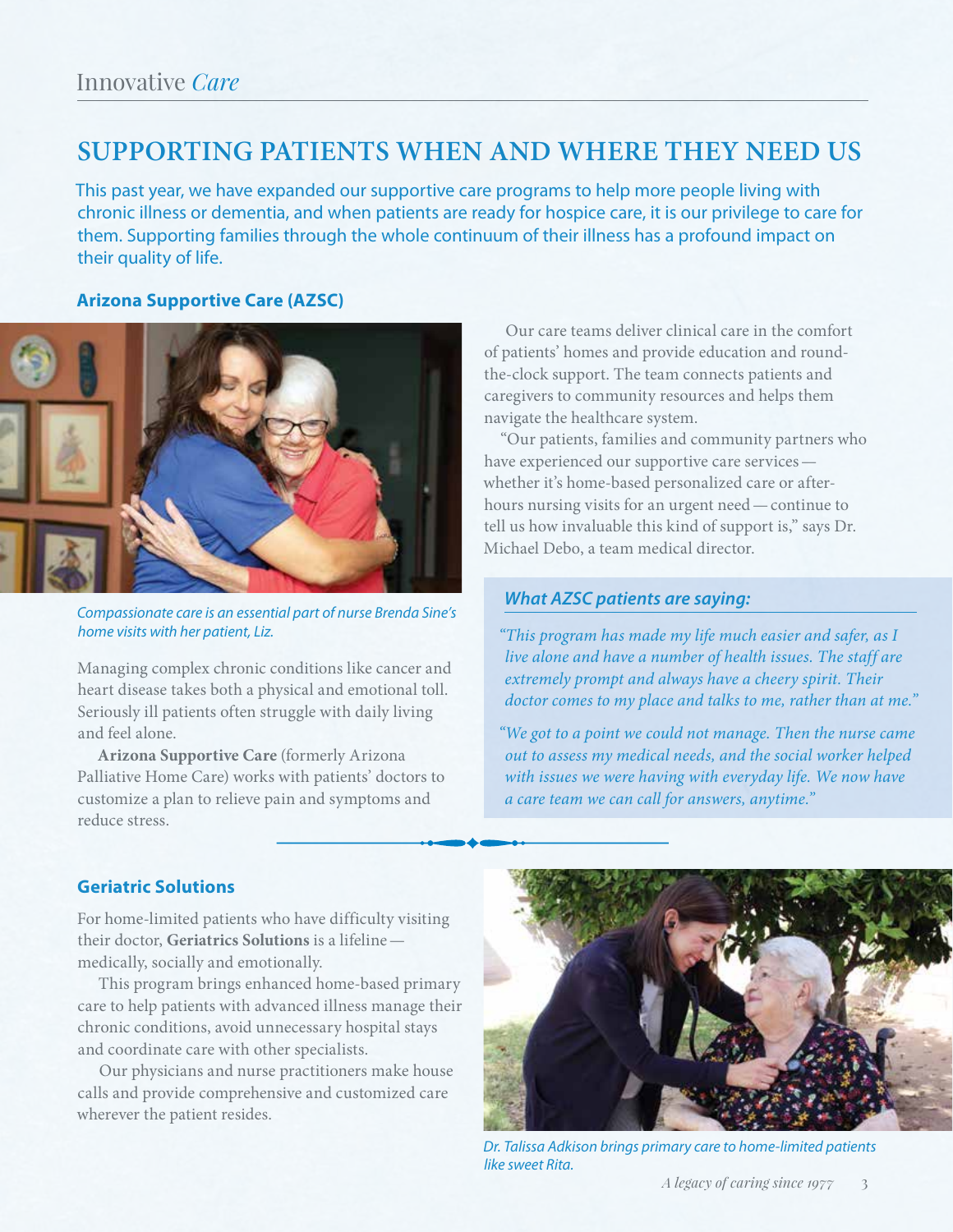## Innovative *Care*

"Observing how patients live helps me identify needs, develop goals and deliver care that improves their quality of life," nurse practitioner CeCe Sondreaal says.

Education on disease management for patients and caregivers alike can be provided by respiratory therapists, dementia counselors and a variety of nurse specialists. When faced with a crisis in the middle of the night, patients can speak with a registered nurse. We address the concern and send a nurse if needed.

All patients have access to this 24/7 support and team-based approach, so families know help is just a call away.

#### *What Geriatric Solutions families are saying:*

*"My husband has been an at-home patient with Geriatric Solutions since 2017. I found them to be responsive, caring people."*

*"Taking my disabled mom for a myriad of doctor appointments, all at different times, was overwhelming for both of us. I reached out to Geriatric Solutions and they were on top of things from the very first phone call. Now, X-rays, blood test, physical exam are all done in the comfort of her bedroom."*

#### **Supportive Care for Dementia**



meaningful connection." *Nurse Elizabeth Palumbo and dementia nurse practitioner Belinda Ordonez with Florence, their 102-year-old, hat-loving patient. "Her inner beauty comes out with all of her hats," Belinda says.*

The long course of dementia leads to changes that can be bewildering, frustrating and overwhelming. But along the way, family caregivers also experience meaningful and rewarding moments.

**Supportive Care for Dementia** is the only in-home program in Arizona providing clinical and emotional care to help families navigate this journey. Support is available for every type and every stage of dementia. This unique service is provided at no charge, thanks to community support.

Home visits by a skilled dementia educator help families from diagnosis to advanced stages, teaching new ways of connecting, providing resources and placement options, and completing advance directives. Consultations with our dementia team and phone support—day, night and weekends—are all part of the program. With information, insight and support, caregivers are better able to manage their own wellbeing along with that of the person in their care.

"Our goal is to truly elevate the quality of care that people with dementia receive," Dementia Program Director Maribeth Gallagher says. "Each interaction, even in the tiniest moments, creates opportunities for

#### *What family caregivers are saying:*

*"I was at the end of my rope after caring for my wife for over five years alone. This program was a huge help. It is the first time I can say someone cares about what we are going through."*

*"I learned so much. This program really improved my mom's quality of life and prepared me to make the right decisions as her Alzheimer's progressed."*

> *Horizons* **Editor** Debora Britz, communications specialist (602) 636-6320 dbritz@hov.org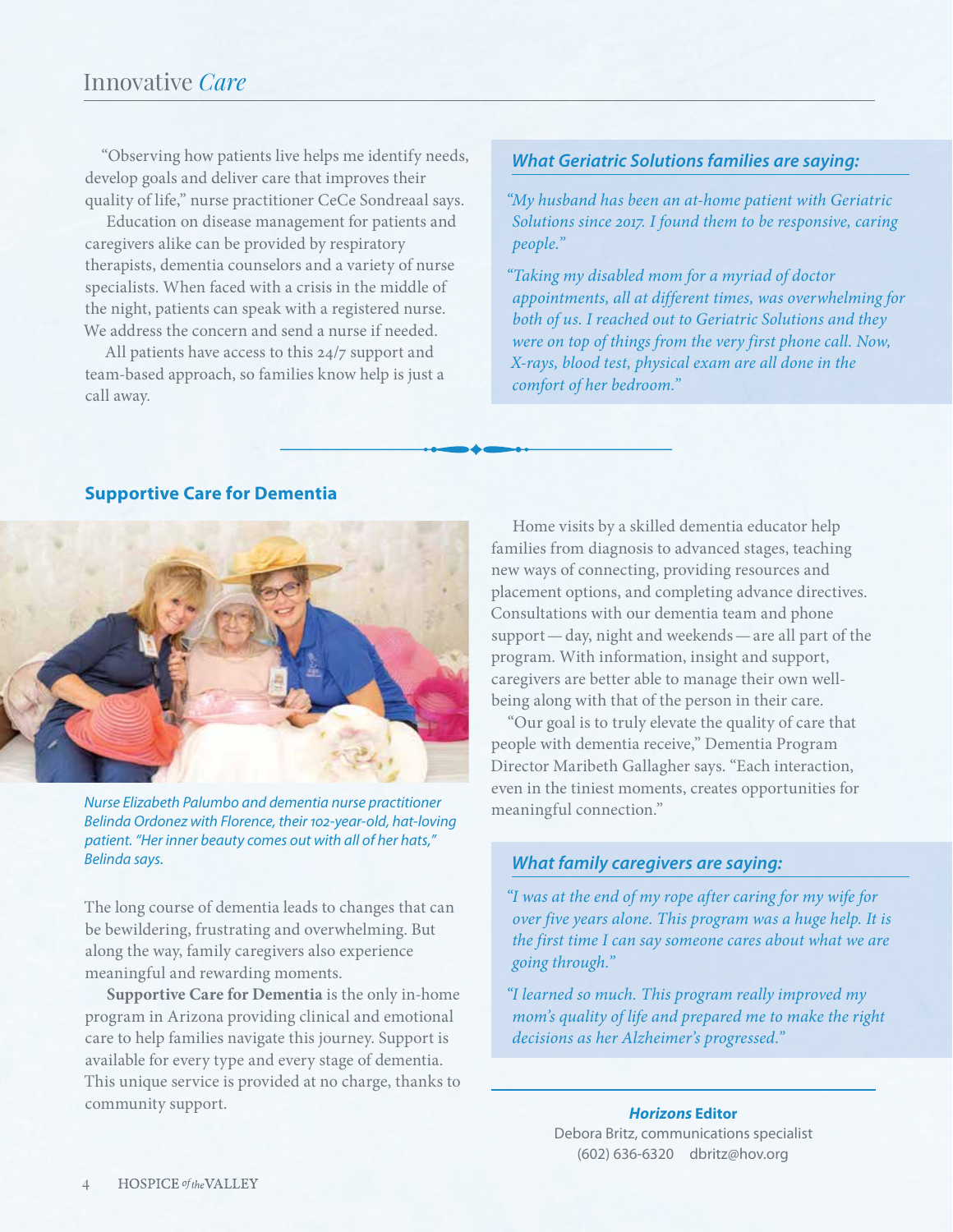# **CREATING COMMUNITY PROGRAMS TO SUPPORT FAMILIES**

When a loved one has a serious illness, it affects the entire family. Spouses and adult children often step into the role of caregiver, unprepared for the challenges ahead. Several volunteer-based initiatives are helping build new partnerships in our community to provide these families with support, companionship and peace of mind.



*Students in our College Partners Program have an opportunity to improve lives while immersing in the field of dementia care.*

### **Community Care Corps**

With a grant from this national program, we are recruiting and training college student volunteers to provide weekly companionship visits to patients and give family caregivers a much-needed break. We are currently working with students from **Maricopa Community Colleges,** offering them scholarships and learning opportunities with our dementia care teams.

### **ASU Music Meets Medicine**

Persons with dementia are still able to respond to music,



even when verbal abilities are lost. Student musicians at **Arizona State University** provide an invaluable service in our community as part of the Music Meets Medicine program. They volunteer their talents to soothe and entertain— virtually or in person, when safe to do so.

*ASU student Sophie created a video to comfort patients.*



*Volunteers Meredith Bartlett (left) and Terri Taylor support families living with dementia.*

## **Legacy Corps for Veterans and Military Families**

Terri Taylor was a Hospice of the Valley volunteer 11 years ago. "I always knew I'd come back," she says. With a background in social work, she is one of the Legacy Corps volunteers helping veteran families enrolled in our Supportive Care for Dementia program.

Trained volunteers provide 12 hours a week of companionship, socialization and respite care.

Hospice of the Valley received a three-year grant from **Arizona State University** and **AmeriCorps** to implement this program, which matches volunteers in the community with veterans who need support.

### **Bereavement Support**

Our new **Bereavement Liaison** program connects our seasoned bereavement volunteers to people who need phone support.

Another innovation is our **Bereavement Buddies**  program, which uses high school and college volunteers to connect bereaved survivors to our virtual counseling and support services.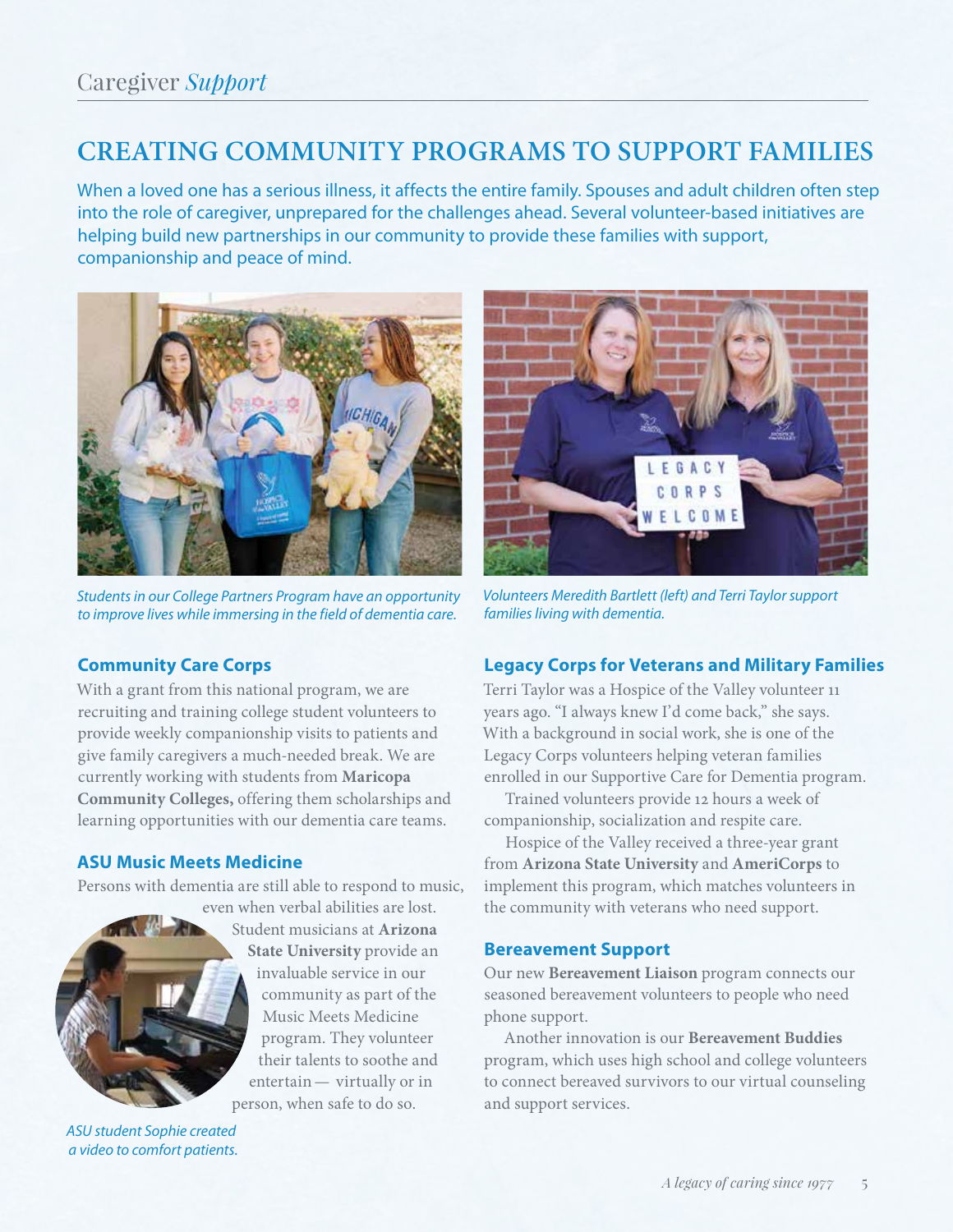## Dementia *Care*



*The Dementia Care and Education Campus is a resource for all, serving medical professionals and family caregivers.*

# **ENHANCED SUPPORT FOR FAMILIES LIVING WITH DEMENTIA**

Opening soon in central Phoenix, our **Dementia Care and Education Campus** supports families living with every stage of dementia. By 2025, more than 200,000 Arizonans will be impacted by this challenging condition.

This innovative campus features a Community Education Center with workshops for healthcare professionals, first responders, medical students and family caregivers.

The intergenerational Adult Day Club provides stimulating programs and respite for caregivers, and spurs meaningful interaction with preschoolers in the adjoining Child Center.

"Suddenly, patients are speaking and smiling, and families are thrilled to have a new way to connect. It's magical!" Adult Day/Intergenerational Manager Michelle Bales says.

The small Assisted Living Center is for residents living with dementia, while the Hospice Inpatient Care Home serves those with more advanced stages.

"Education and community support can make a tremendous impact on quality of life," says Medical Director Dr. Gillian Hamilton. "We are committed to educating, supporting and modeling a new standard of comprehensive, compassionate care."



*The Assisted Living Center offers private rooms with patios and a couple's suite, plus amenities like dining and salon services.*

*Dementia Care and Education Campus 3811 N. 44th St., Phoenix (602) 636-6363 DementiaCampus@hov.org*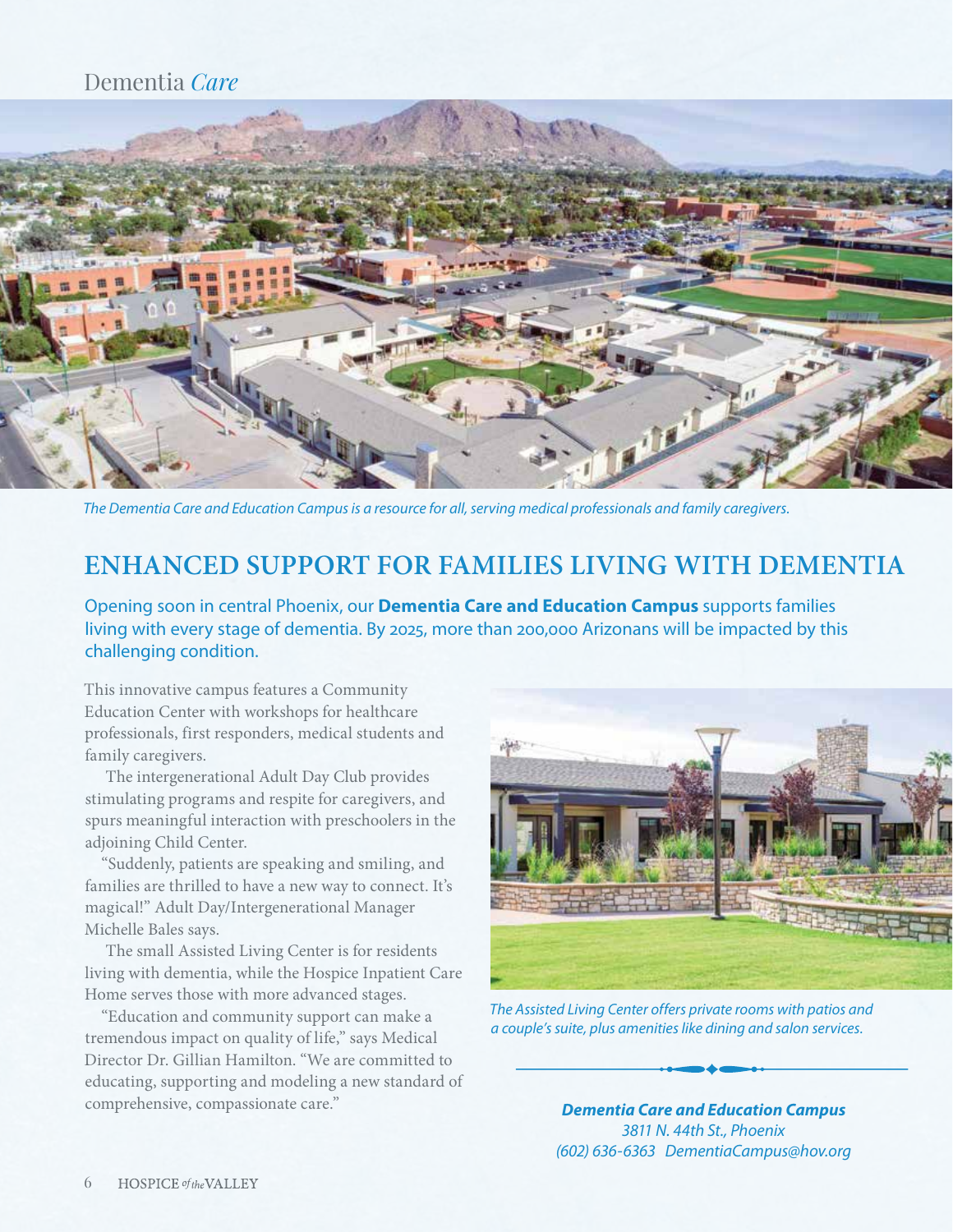# **CHANGING LIVES IN OUR COMMUNITY**



*ASU students enjoy providing companionship to patients living with dementia and supporting their caregivers.*

Hospice of the Valley is helping educate the next generation of healthcare workers with classes that touch hundreds of medical students with career-defining courses and internships led by our clinical experts. They explore all facets of illness—physiological, social and emotional.

"And they discover there is no past or future for someone with dementia, there's only now," says Hospice of the Valley Medical Director Dr. Gillian Hamilton, also a faculty associate in ASU's College of Health Solutions. "At first, they're a bit scared and nervous. But after 13 weeks with patients, caregivers and care teams, it turns into this incredible, beautiful thing!"

### *What students are saying:*

*"This class gave me the opportunity to not only learn about dementia, but to make a meaningful connection with a very sweet individual who is also just learning about her diagnosis. It opened my eyes to a different side of healthcare."*

*"Not only did I learn about memory loss and palliative care, I experienced hands-on learning like never before, while receiving an immense amount of support and love in the process. I will carry this new sense of love with me to my professional career in patient care."*

*"This class really sparked my interest in dementia. It taught me that everyone is unique in their symptoms, and there is no way to classify everyone under a symptom bubble. We get to see people with dementia for who they are now, not for what is missing."*

*"I cannot wait to step out on the field and provide the best care for these patients."*

The goal is to build a compassionate dementia workforce.

"When we hear how this course has changed students' lives, we know we've made a lasting impact," says Kristen Pierson, Hospice of the Valley's Dementia Program team leader.

## **Community outreach for caregivers**

A key component of our commitment to education is reaching caregivers in our community who aren't sure where to turn. They seek resources and information, but also support and understanding, as they navigate the often overwhelming and exhausting journey of caring for a loved one who has been diagnosed with dementia.

Dementia Program Director Maribeth Gallagher conducts comprehensive workshops throughout the community to help family members maximize quality of life, while also nurturing their own well-being. After one such presentation to 120 people at Grand Community Baptist Church in Surprise, she recalls how one man held her hand and said, "I am my wife's caregiver. There are no words to express how grateful I am. It's changed *everything."*



*Dementia Program Director Maribeth Gallagher is a champion of caregiver education. Her commitment to improving dementia care was inspired by her own experiences as a family caregiver.*